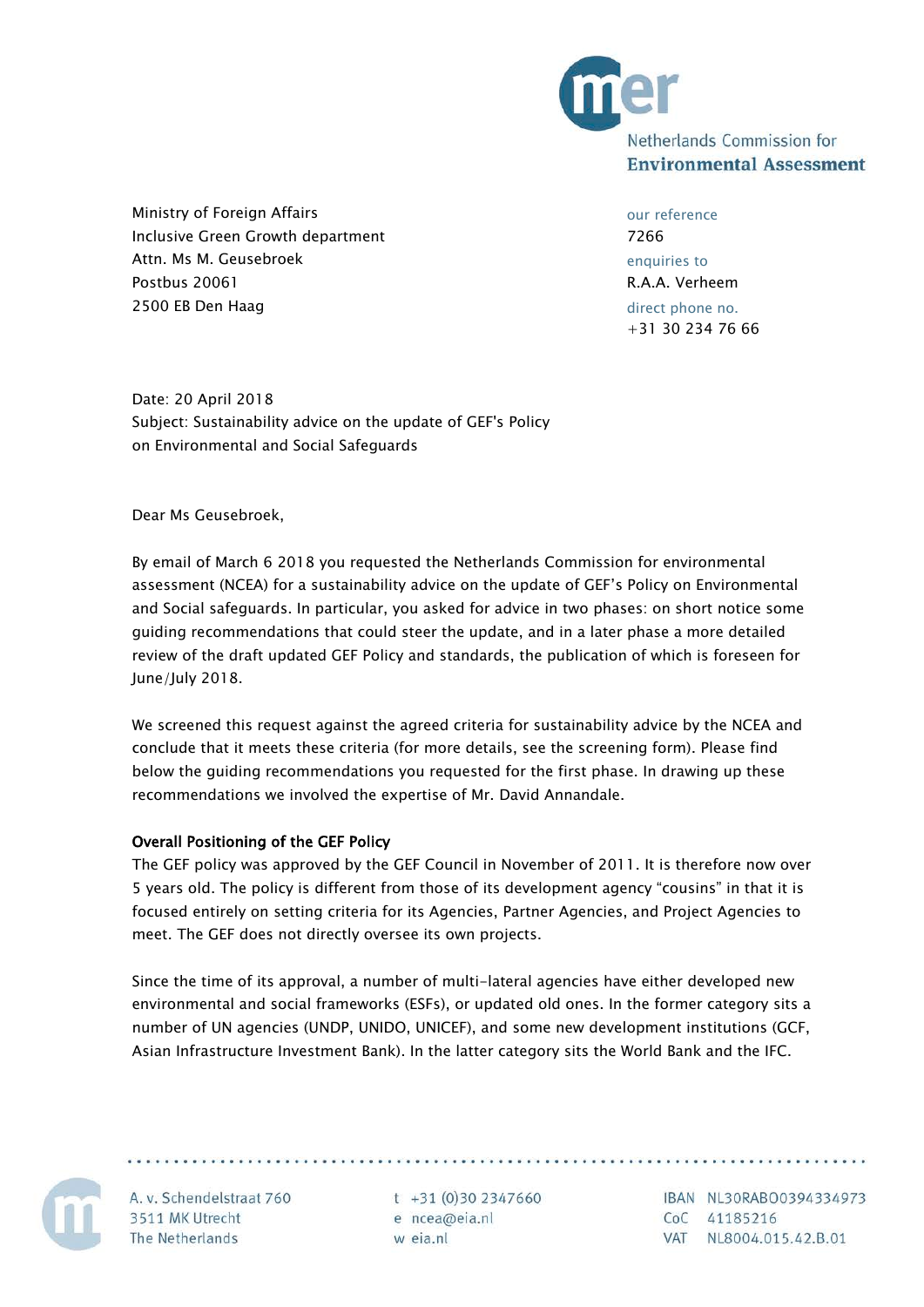The criteria and minimum requirements contained in the eight Minimum Standards in Annex 1 of the GEF policy were derived from the Objectives and Operational Principles contained in the World Bank's Operational Policy 4.00: Piloting the Use of Borrower Systems to Address Environmental and Social Safeguard Issues in Bank Supported Projects.

It is important to note that the thinking about how multi-lateral funding agencies should deal with the environmental and social consequences of the projects they fund has changed considerably since 2011. There is now a greater focus on post-approval compliance and monitoring, and less stress on "front-end" ex ante assessment.

# The GEF Policy and the World Bank's Environmental and Social Framework

Since the approval of the World Bank's completely revamped environmental and social policies in 2017, the link between the GEF minimum standards and the World Bank's Operational Policies has been broken. This provides the GEF with an opportunity to rethink its own Policy.

### The Significance of a new GEF Policy for its Agencies, Partner Agencies and Project Agencies

Most of the ESFs developed by GEF "partners" since 2011 have been developed specifically to meet the requirements of the 2011 Policy. In fact, the GEF undertook a strict accreditation process to "enroll" funding partners, which required the agencies to meet the absolute letter of the GEF Policy. An open question, therefore, is how a new GEF Policy will affect accredited partners. Will they need to redraft their own ESFs to come into compliance with a new GEF Policy?

# Structure of a New GEF Policy

Most of the new ESFs developed over the last 5 years have a recognizable structure that works in a hierarchy from "overall policy" … to "principles/standards" … and then to "operational safeguards". It is suggested that a new GEF Policy may want to follow this format.

### Scope of a New GEF Policy

The funding partners that obtain funds from GEF to implement projects work predominantly with developing country government agencies. It should be noted that GEF 6 has initiated a significant private sector collaboration. Through what it terms "non-grant instruments", the GEF has supported ten private sector collaborations, using \$91million of GEF funds, and \$1,689million of co-financing. It is not clear whether these new private sector arrangements are covered by the GEF Policy. Any new Policy would need to address the issue of safeguard requirements for private sector collaborations.

# Extension of Standards

The new ESFs have extended the scope/coverage of standards, beyond those covered by the GEF 2011 Policy. For example, the new World Bank ESF covers: labour and working conditions; community health and safety; stakeholder engagement; and financial intermediaries. It's likely that any new GEF policy would need to deal with these issues.